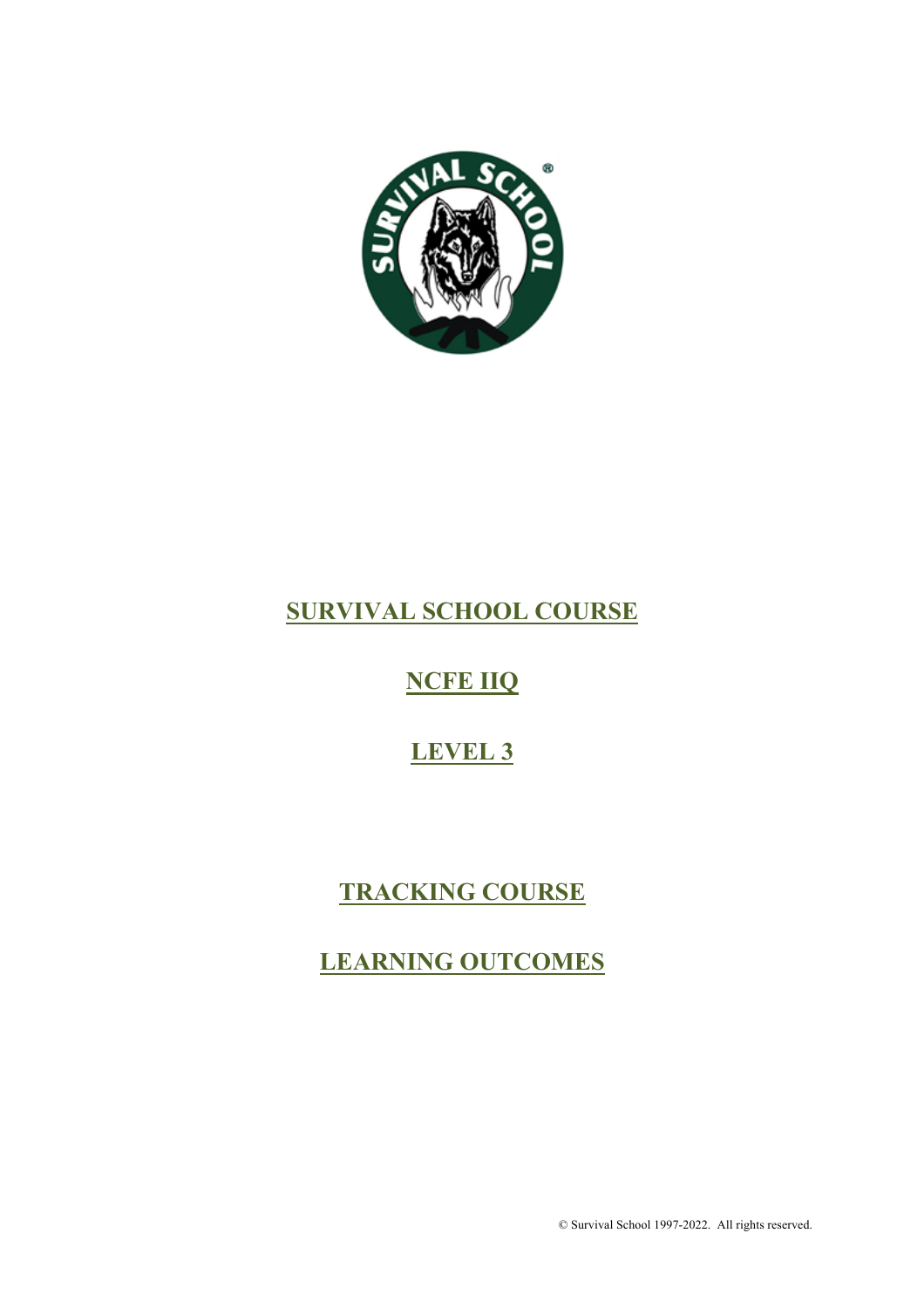#### **The learner will:**

Examine the history or tracking relating to mankind and themselves and talk through the glossary of tracking terminology.

# **The learner will:**

Learn and analyse

1.1

- a. The history of tracking
- b. Who tracks around the world and what tracking they have already done
- c. The terminology of tracking

#### **The learner can:**

1.2

- a. Discuss the history of tracking.
- b. Describe their tracking experience and the experience of trackers from around the world
- c. Understand tracking terminology

#### **Range (explanation)**

This module is primarily based around the learner's experience and putting names to the actions they already do.

Internal Assessment Guidance – Unit 01:

| <b>Number</b>    | <b>Type of evidence</b>   | <b>Additional information</b> |
|------------------|---------------------------|-------------------------------|
|                  |                           | (if applicable)               |
| 1.2a             | 0/A                       |                               |
| 1.2 <sub>b</sub> | $\mathsf{D}/\mathsf{A}$   |                               |
| 1.2c             | $\mathcal{Y}/\mathcal{A}$ |                               |

# **Learning Outcome:** (list one after the other)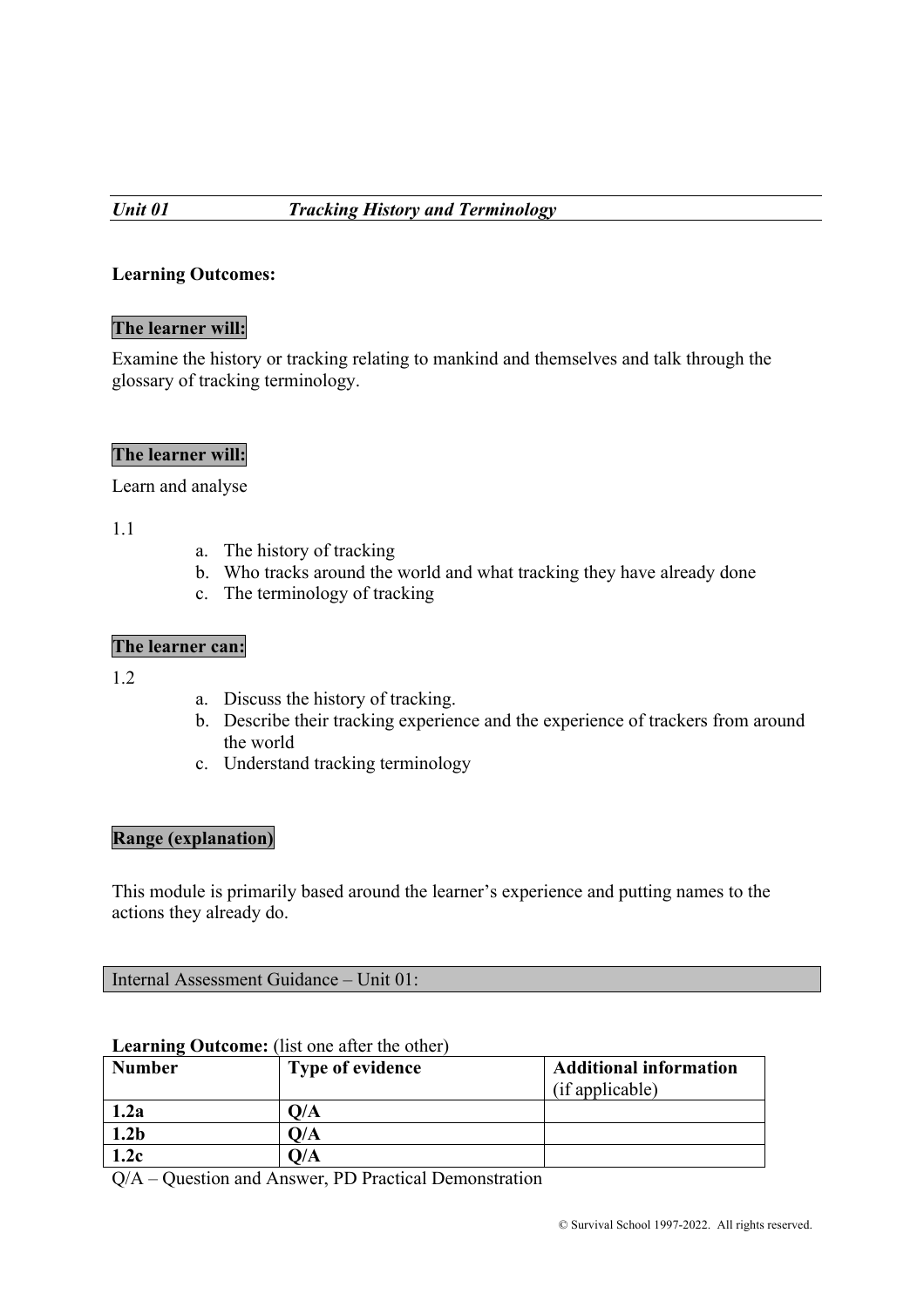# **The learner will:**

Examine the acts of zoning, phasing and sit spots

#### **The learner will:**

Examine

2.1

- a. How to Zone in
- b. How to Zone out
- c. How phasing works
- d. The benefit of sit spots

# **The learner can:**

2.2

- a. Explain how to zone in
- b. Explain how to zone out
- c. Explain how phase
- d. Explain the benefit of sit spots

# **Range (explanation)**

This module is a truly personal experience and is designed to get the learner in the right mental place to track. This may take longer for some people than others.

| Internal Assessment Guidance – Unit 02: |  |  |
|-----------------------------------------|--|--|
|-----------------------------------------|--|--|

#### **Learning Outcome:** (list one after the other)

| <b>Number</b>    | <b>Type of evidence</b>   | <b>Additional information</b> |
|------------------|---------------------------|-------------------------------|
|                  |                           | (if applicable)               |
| 2.2a             | 0/A                       |                               |
| 2.2 <sub>b</sub> | O/A                       |                               |
| 2.2c             | O/A                       |                               |
| 2.2d             | $\mathcal{Y}/\mathcal{A}$ |                               |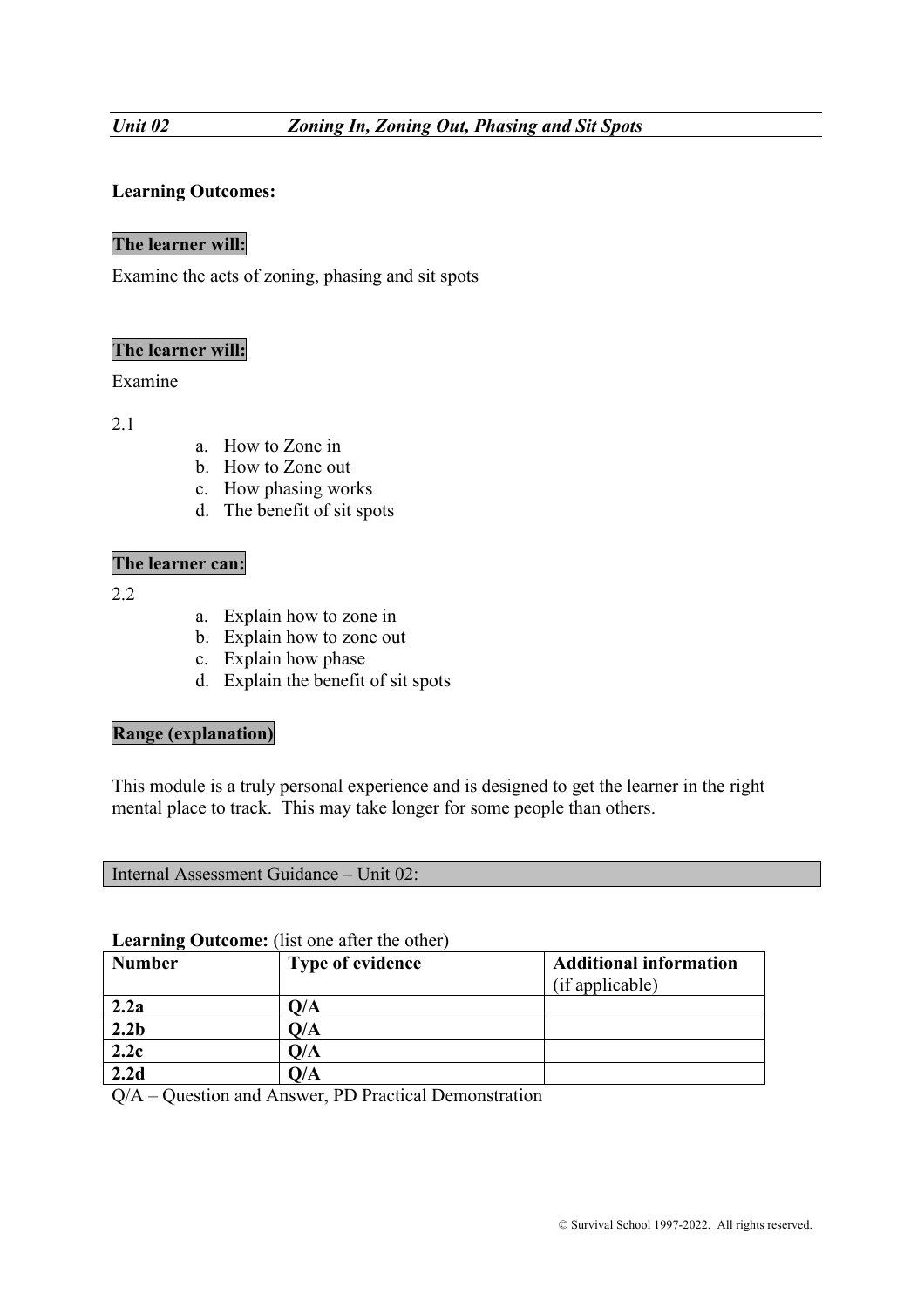#### *Unit 03 Tracking Sticks and Kits*

#### **Learning Outcomes:**

#### **The learner will:**

Analyse and evaluate the benefits of tracking sticks and their uses as well as the uses of tracking equipment.

#### **The learner will:**

Examine and analyse

3.1

- a. Tracking Sticks
- b. Tracking kit.

# **The learner can:**

3.2

- a. Explain and Demonstrate the use of tracking sticks
- b. Discuss the benefits of a range of tracking kit

#### **Range (explanation)**

This unit is designed to let the learner use as much equipment as the learner desires. It is important not to steer the learner into using one particular item over another, but to let them examine the options and chose for themselves.

Internal Assessment Guidance – Unit 03:

#### **Learning Outcome:** (list one after the other)

| <b>Number</b> | <b>Type of evidence</b> | <b>Additional information</b> |
|---------------|-------------------------|-------------------------------|
|               |                         | (if applicable)               |
| 3.2.a         | $Q/A$ and PD            |                               |
| 3.2.b         | PD and Q/A              |                               |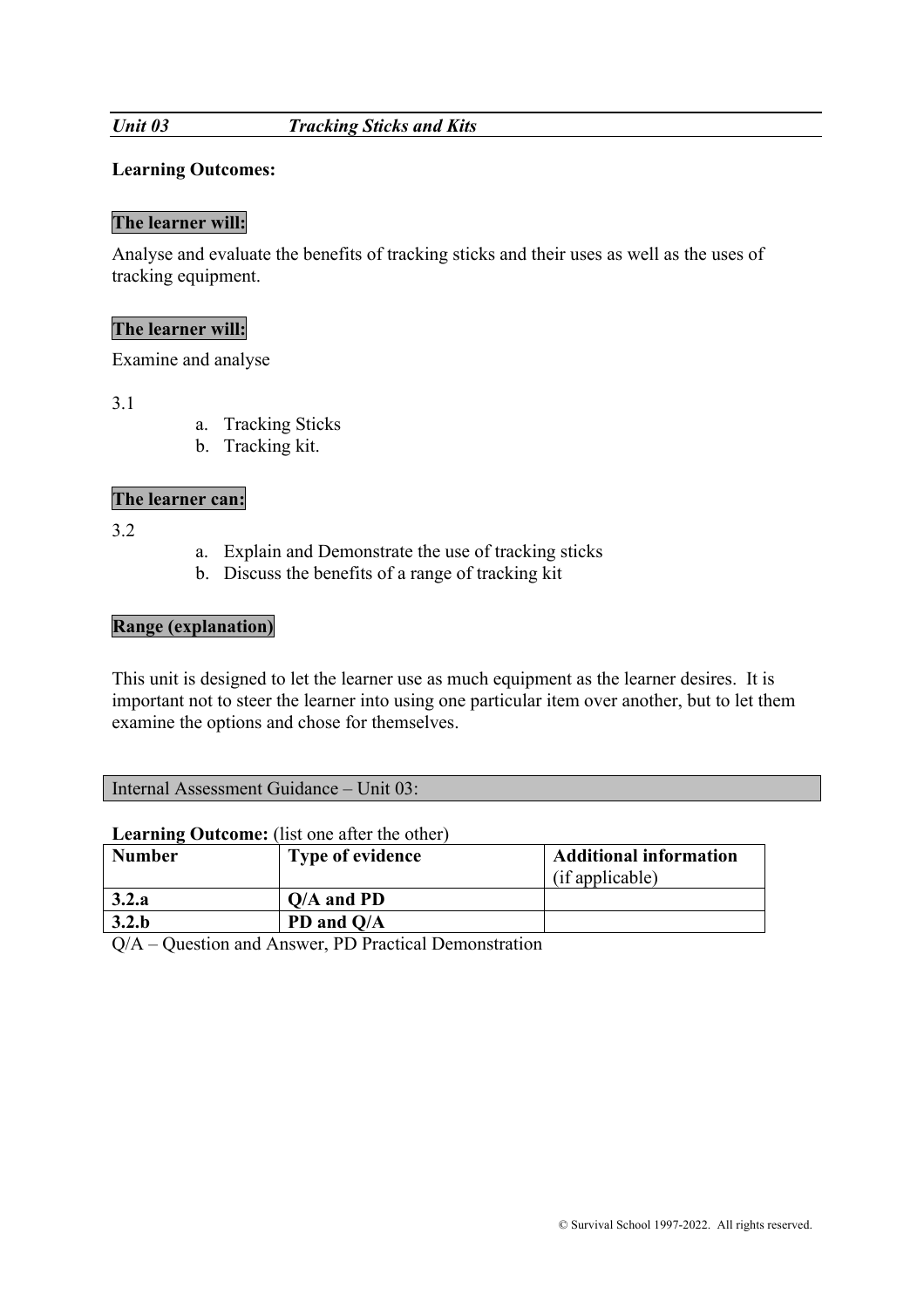#### *Unit 04 Camouflage and Senses*

#### **Learning Outcomes:**

# **The learner will:**

Learn the necessity for camouflage and how to use the human senses to detect animals that use camouflage

#### **The learner will:**

Examine

4.1

- a. A variety of camouflages to establish which is best and what works as camouflage
- b. The human senses and how to enhance them to the tracker's advantage.

#### **The learner can:**

 $4.2$ 

- a. Explain how camouflage works
- b. Describe the human senses (rather than just naming them) and how they can be used to track

#### **Range (explanation)**

This unit is designed to promote awareness of trackers. This can incorporate different games involving single sense deprivation where it is suitable.

#### **Learning Outcome:** (list one after the other)

| <b>Number</b>    | <b>Type of evidence</b> | <b>Additional information</b><br>(if applicable) |
|------------------|-------------------------|--------------------------------------------------|
| 4.2a             | O/A                     |                                                  |
| 4.2 <sub>b</sub> | O/A                     |                                                  |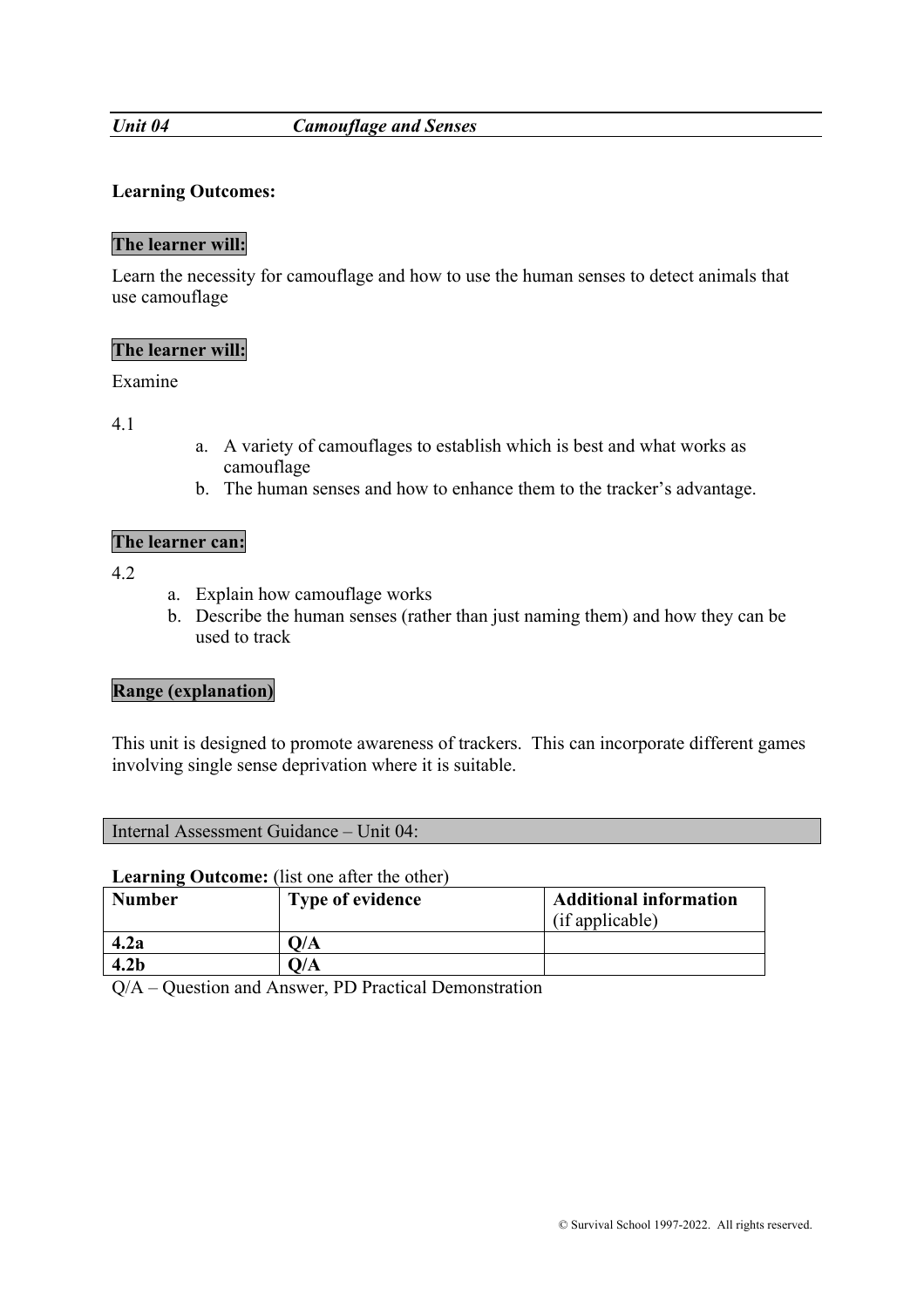#### *Unit 05 Visualisation and Stalking*

#### **Learning Outcomes:**

# **The learner will:**

Examine the methods of establishing tracks through the visualisation of animal movements and the different stalking techniques involved to get close to that animal.

#### **The learner will:**

Examine

5.1

- a. The visualisation of movement of different animals
- b. How to stalk effectively so that time distance gap is closed effectively.

#### **The learner can:**

Discuss and demonstrate where practicable

5.2

- a. The visualisation of movement of different animals
- b. How to stalk effectively so that time distance gap is closed effectively.

#### **Range (explanation)**

This module is purposefully designed to let the learner use imagination and to think 'like the animal' and to relate to an 'after dark' stalking game designed to practise stalking techniques.

| Internal Assessment Guidance – Unit 5: |
|----------------------------------------|
|----------------------------------------|

#### **Learning Outcome:** (list one after the other)

| <b>Number</b>    | <b>Type of evidence</b> | <b>Additional information</b><br>(if applicable) |
|------------------|-------------------------|--------------------------------------------------|
| 5.2a             | O/A                     |                                                  |
| 5.2 <sub>b</sub> | 0/A                     |                                                  |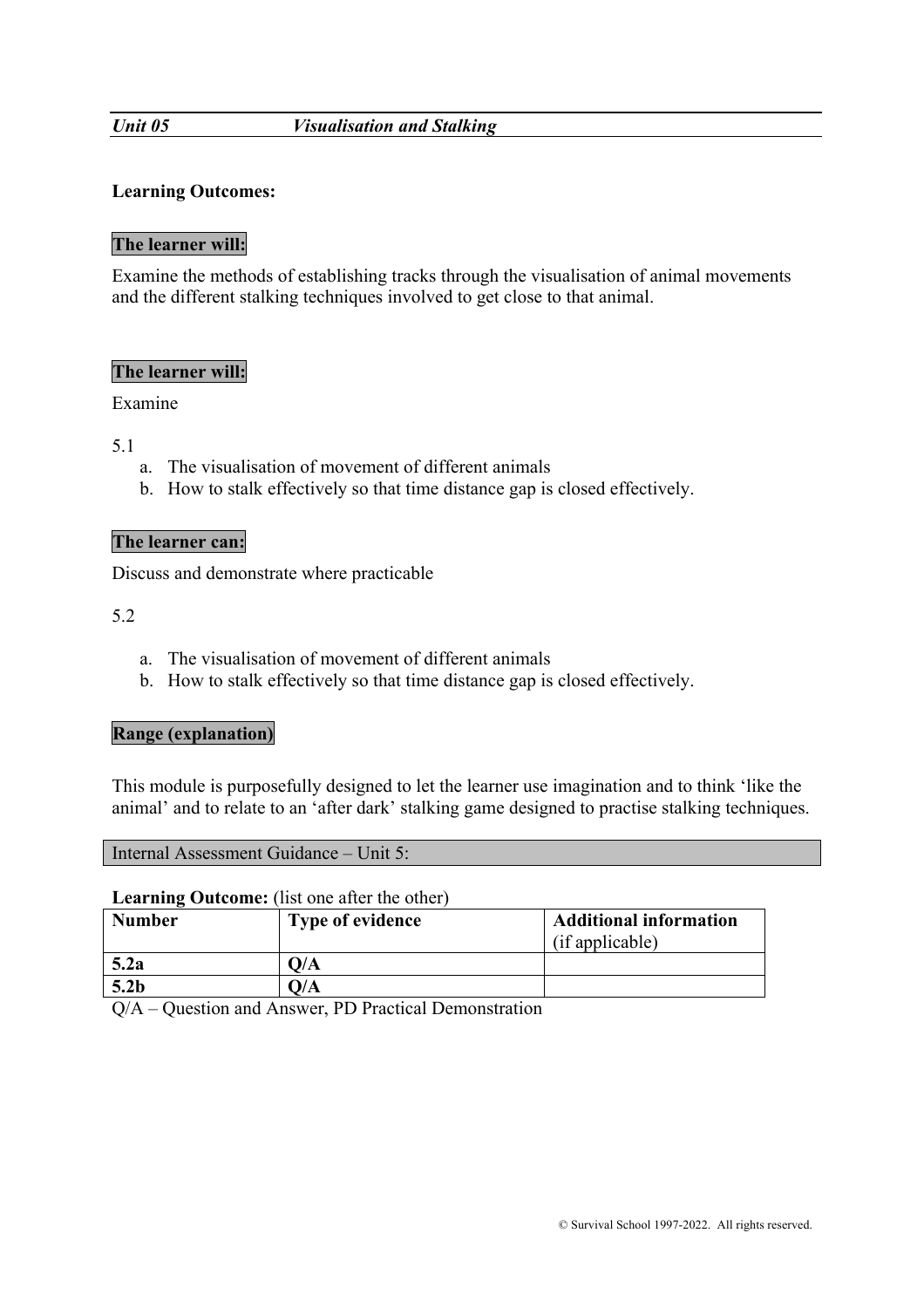# **The learner will:**

Examine the identifying features of a animal tracks.

## **The learner will:**

#### Examine

6.1

- a. The gait patterns of animal tracks with specific reference to straddle, pitch and stride
- b. The shape of digitigrade and plantigrade prints
- c. Different animal tracks

#### **The learner can:**

Identify and describe

6.2

- a. The gait patterns of animal tracks with specific reference to straddle, pitch and stride
- b. The shape of digitigrade and plantigrade prints
- c. Different animal tracks

#### **Range (explanation)**

This unit is vital for the learner to be able to join print to form a track. It can be taught in muddy areas or sandy areas but those areas may be 'man made' for the purposes of this unit.

#### **Learning Outcome:** (list one after the other)

| <b>Number</b>    | <b>Type of evidence</b> | <b>Additional information</b><br>(if applicable) |
|------------------|-------------------------|--------------------------------------------------|
| 6.2a             | PD and Q/A              |                                                  |
| 6.2 <sub>b</sub> | PD and Q/A              |                                                  |
| 6.2c             | PD and Q/A              |                                                  |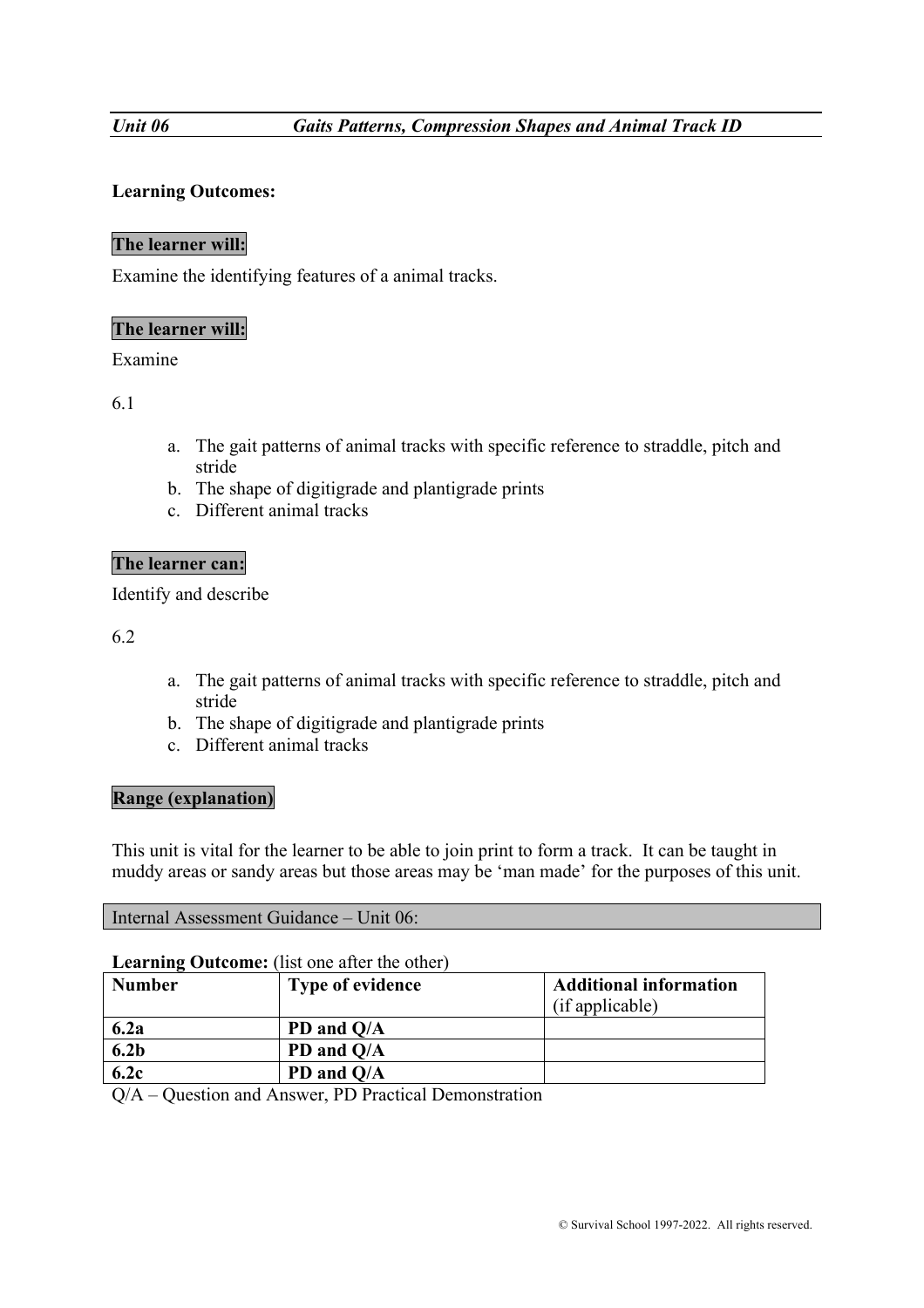#### *Unit 07 Action Indicators*

# **Learning Outcomes:**

# **The learner will:**

Identify and examine action indicators and use of them in following a track.

# **The learner will:**

Examine and interpret

7.1

- a. Action indicators both man made and animal made
- b. Indicators that contribute to tell the story of what happened at that location and which animal made it

# **The learner can:**

Identify and describe

7.2

- a. Action indicators
- b. The interpretation of those indicators

#### **Range (explanation)**

This may have to be carried out in a man made environment and should be as clear as possible, perhaps with a guessing game.

| Internal Assessment Guidance – Unit 07: |  |
|-----------------------------------------|--|
|-----------------------------------------|--|

# **Learning Outcome:** (list one after the other)

| <b>Number</b>    | <b>Type of evidence</b> | <b>Additional information</b><br>(if applicable) |
|------------------|-------------------------|--------------------------------------------------|
| 7.2a             | PD and Q/A              |                                                  |
| 7.2 <sub>b</sub> | PD and Q/A              |                                                  |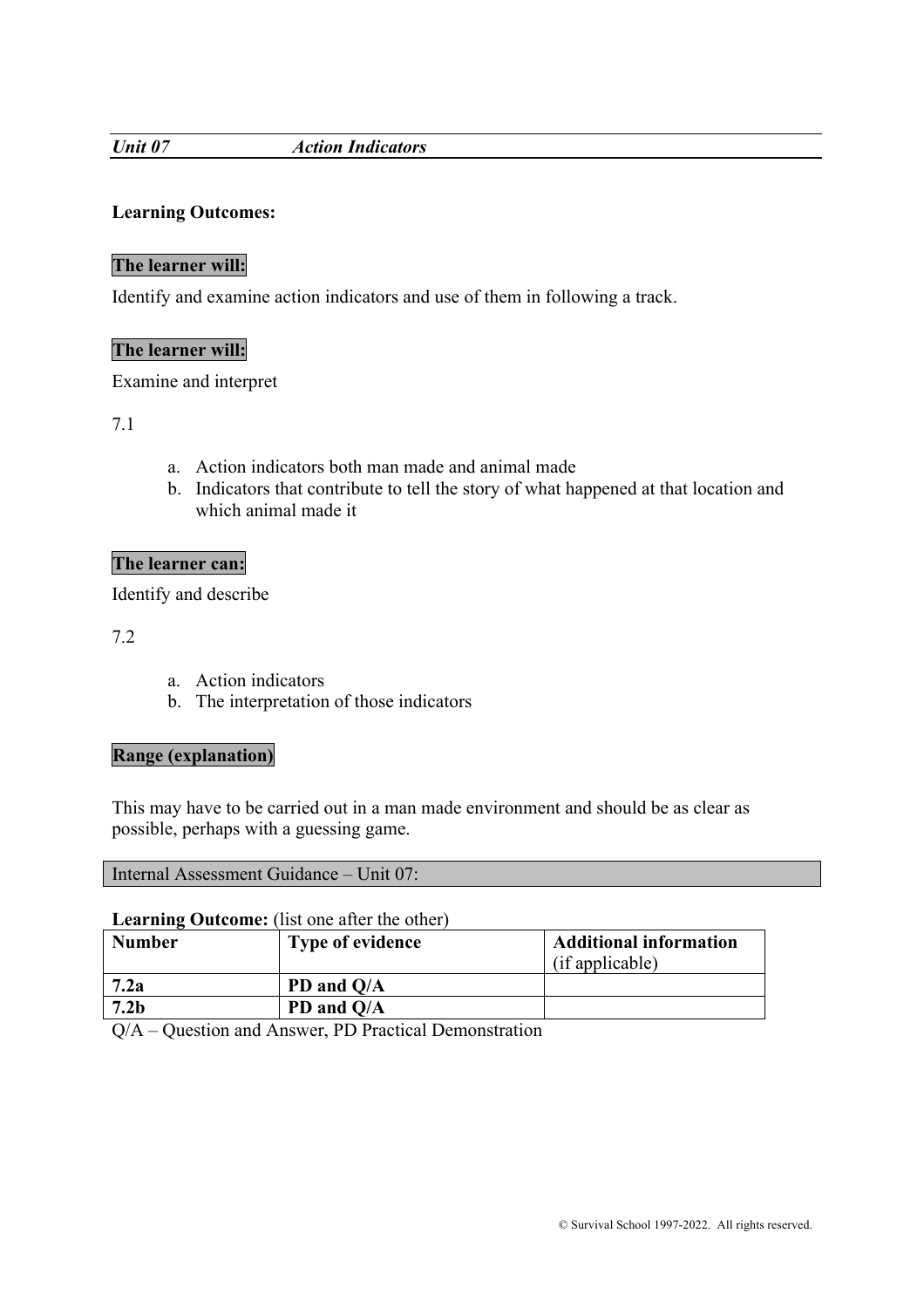# *Unit 08 Use of Light and Night Tracking*

# **Learning Outcomes:**

# **The learner will:**

Learn how to use light to enhance the shadows cast on a print and how to use artificial light to do the same at night.

#### **The learner will:**

8.1

- a. Examine the use altering the angle of light on a track to emphasise detail
- b. How to track with lights at night
- c. Which lights are best for tracking with reference to tracker's night vision

#### **The learner can:**

Demonstrate and explain how to

8.2

- a. Alter the angle of light for tracking
- b. How to track at night
- c. The benefits of one colour of light over another with regards to night vision.

#### **Range (explanation)**

This module requires both good strong sunlight (preferably uninterrupted by trees) and darkness and so needs to be split into two sections.

|  |  | Internal Assessment Guidance – Unit 08: |  |  |
|--|--|-----------------------------------------|--|--|
|--|--|-----------------------------------------|--|--|

#### **Learning Outcome:** (list one after the other)

| <b>Number</b> | <b>Type of evidence</b> | <b>Additional information</b> |
|---------------|-------------------------|-------------------------------|
|               |                         | (if applicable)               |
| 8.2a          | PD                      |                               |
| 8.2b          | PD                      |                               |
| 8.2c          | PD                      |                               |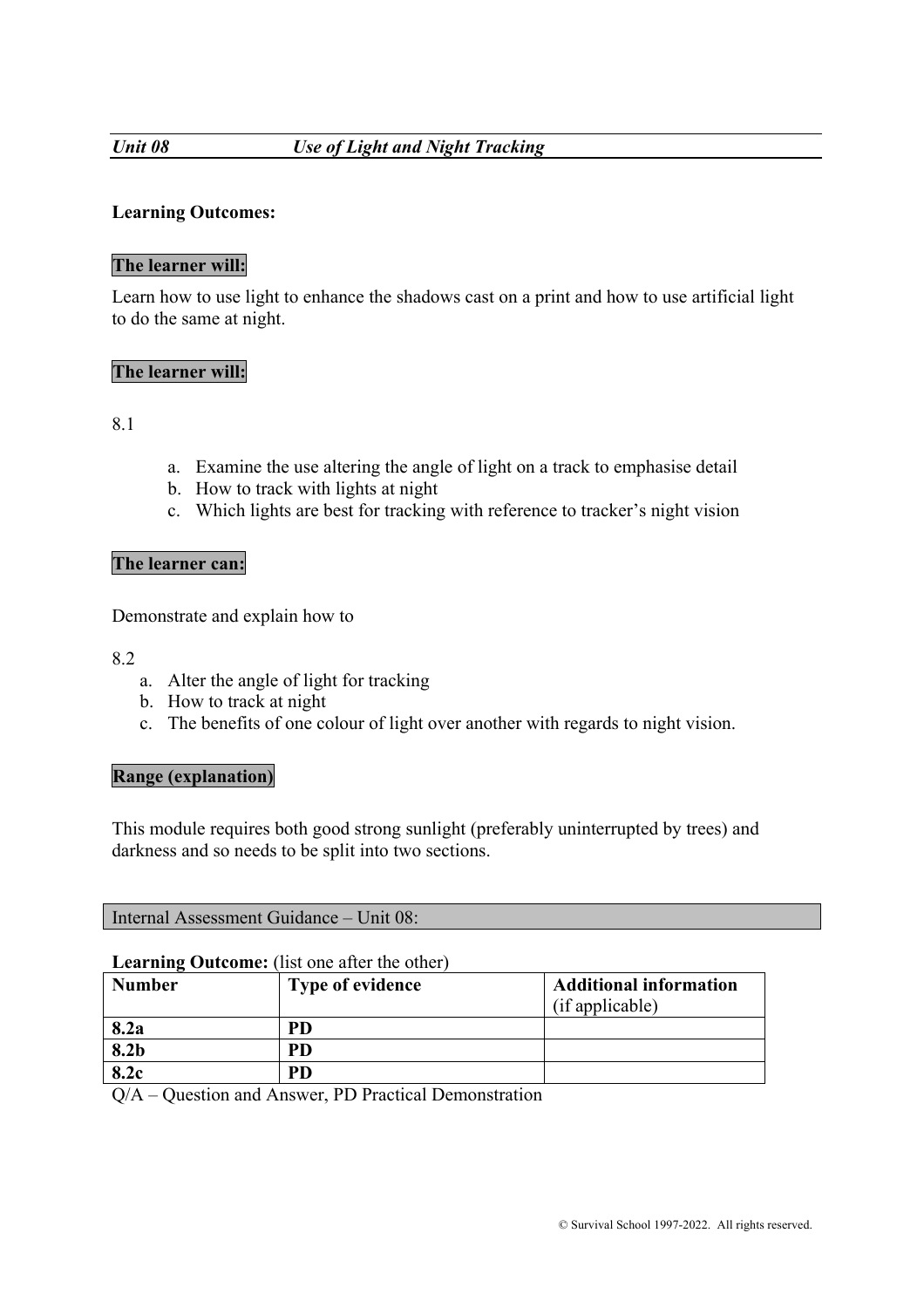# **The learner will:**

Identify and examine signs of animals' movement and feeding and analyse their behaviour to promote successful tracking.

# **The learner will:**

Examine and interpret

9.1

- a. The signs made by different animals when they are feeding
- b. The difference between tracks, trails and runs
- c. Animal behaviour

#### **The learner can:**

Identify and describe

9.2

- a. Feeding signs of different animals
- b. The difference between tracks, trails and runs
- c. The behaviour of different animals and interpret the meaning

#### **Range (explanation)**

This module will need a wide ranging area to work in and should ideally have examples of tracks, trails and runs.

#### **Learning Outcome:** (list one after the other)

| <b>Number</b>    | <b>Type of evidence</b> | <b>Additional information</b> |
|------------------|-------------------------|-------------------------------|
|                  |                         | (if applicable)               |
| 9.2a             | PD and Q/A              |                               |
| 9.2 <sub>b</sub> | PD and Q/A              |                               |
| 9.2c             | PD and Q/A              |                               |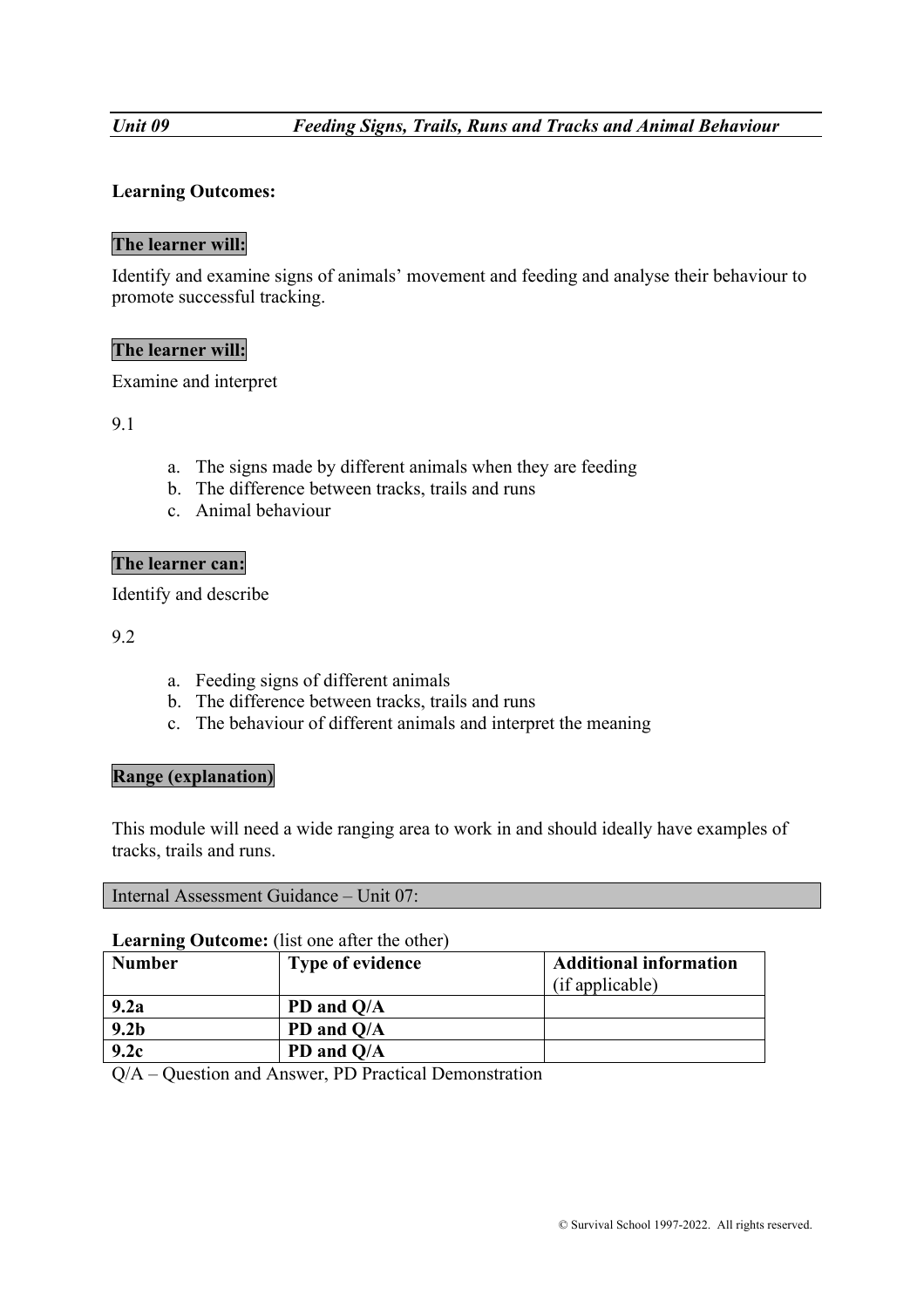# *Unit 10 Man Tracking*

# **Learning Outcomes:**

# **The learner will:**

Identify and examine action indicators created by a walking person.

# **The learner will:**

Examine and interpret

10.1

a. The action indicators and compression shapes linked in a person's track

# **The learner can:**

Demonstrate

7.2

a. That they can follow a person's track

# **Range (explanation)**

Depending on weather and terrain, the tracks of the individual may have to be emphasised, but on ground too soft could be done by touch alone.

|  |  | Internal Assessment Guidance – Unit 07: |  |  |
|--|--|-----------------------------------------|--|--|
|--|--|-----------------------------------------|--|--|

#### **Learning Outcome:** (list one after the other)

| <b>Number</b> | <b>Type of evidence</b> | <b>Additional information</b><br>(if applicable) |
|---------------|-------------------------|--------------------------------------------------|
| 7.2a          | PD                      |                                                  |